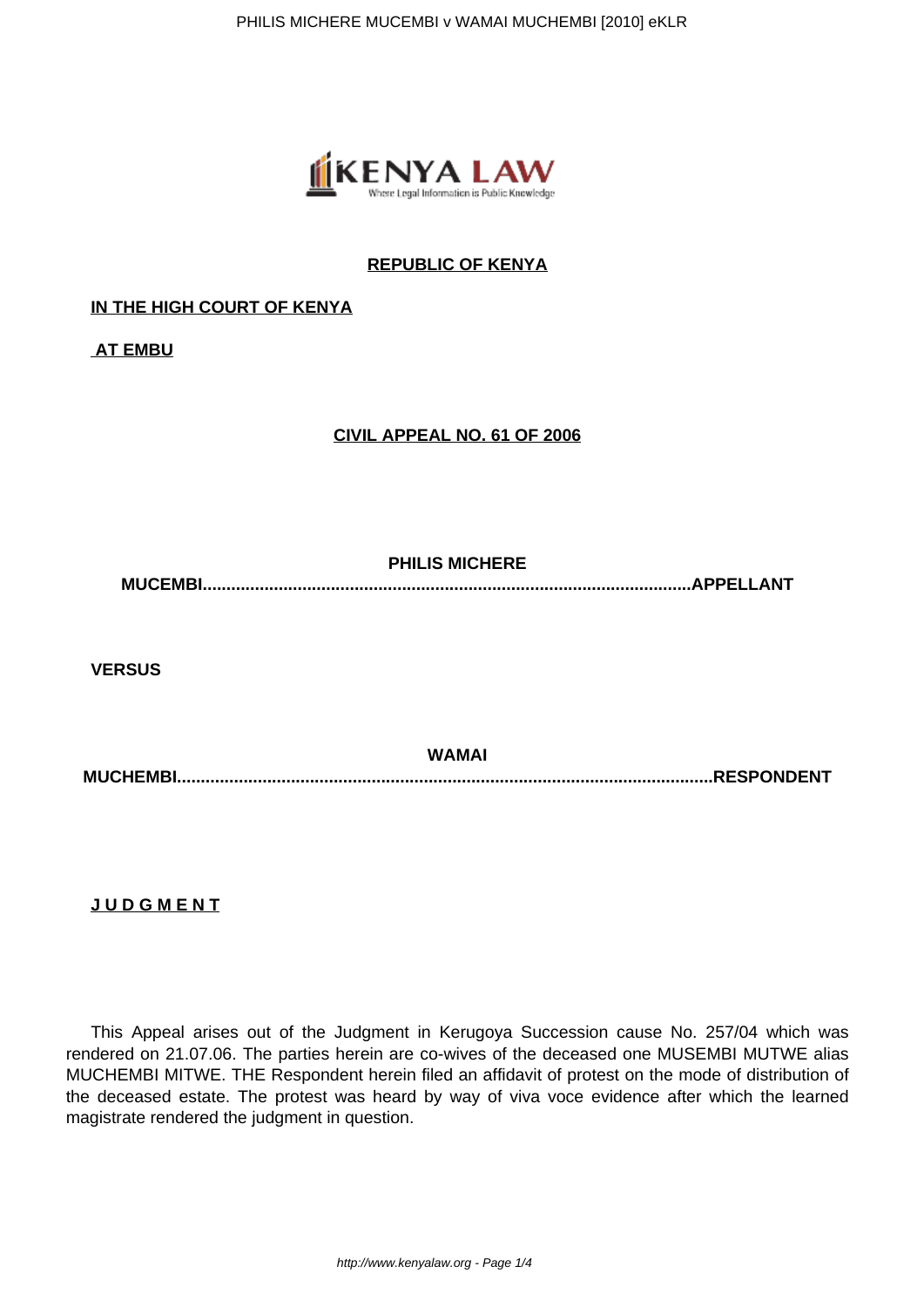In his judgment, the magistrate ordered that the land belonging to the deceased be distributed in accordance with **Section 40 of the law of Succession Act Cap 160 of the Laws of Kenya.** The Appellant had proposed that the same be distributed equally between the 2 houses in accordance with Kikuyu customary law. Being dissatisfied with the said judgment, the Appellant filed this Appeal. She has raised 5 grounds of Appeal in her amended memorandum of Appeal amended on 2.07.2010. The gravaman of the said grounds is that the learned trial magistrate failed to appreciate that the estate of the deceased was subject to Kikuyu customary law and he had died before the commencement of the law of Succession Act. The learned trial magistrate is therefore said to have erred in law in applying Section 40 of the Law of Succession Act instead of Kikuyu customary law as required by Section 2(2) of the law of Succession Act. There is also a ground (ground 3) to the effect that the learned trial magistrate erred in disregarding the wishes of the deceased to have the land sub-divided equally between the 2 houses. Evidence was adduced before the trial court with the Respondent herein in her very brief testimony saying that the land should be distributed equally among the children of the deceased. Her evidence on cross examination was very short and I will quote it for ease of reference

## **"….Deceased had divided our land into 2 equal portions. We occupy the portions given to us. I am satisfied with my portion. Each son should get a share. The deceased wrote in a book that we share equally. According to Gikuyu customs land should be shared equally to the wives".**

The petitioner/Appellant and her witness one Elias Muchiri Njagi testified to the effect that the land should be shared equally between the houses.

There is no dispute that the parties herein were both wives of the deceased under Kikuyu customary law. The only issue for determination which is actually the core of this Appeal is whether the law applicable is Kikuyu customary law or Section 40 of the Law of Succession Act. That is a point of law and not one of fact. It is not disputed that the deceased died prior to the enactment of the Law of Succession Act. Under Section 2(2) of the law of succession Act:-

**"The estates of persons dying before the commencement of this Act are subject to the written laws and customs applying at the date of death, but nevertheless, the administration of their estate shall commence or proceed so far as possible in accordance with this Act."**

This provision clearly excludes the distribution of the estate of a person who died before 1.7.1981. Such property must be distributed in accordance to the law of succession that was in place before the law of Succession Act was enacted. There are many legal decisions to this effect.

On this point, I am persuaded by the decision of my late brother **KAMAU Ag. J in HCC Succession Cause No. 935 of 2003**.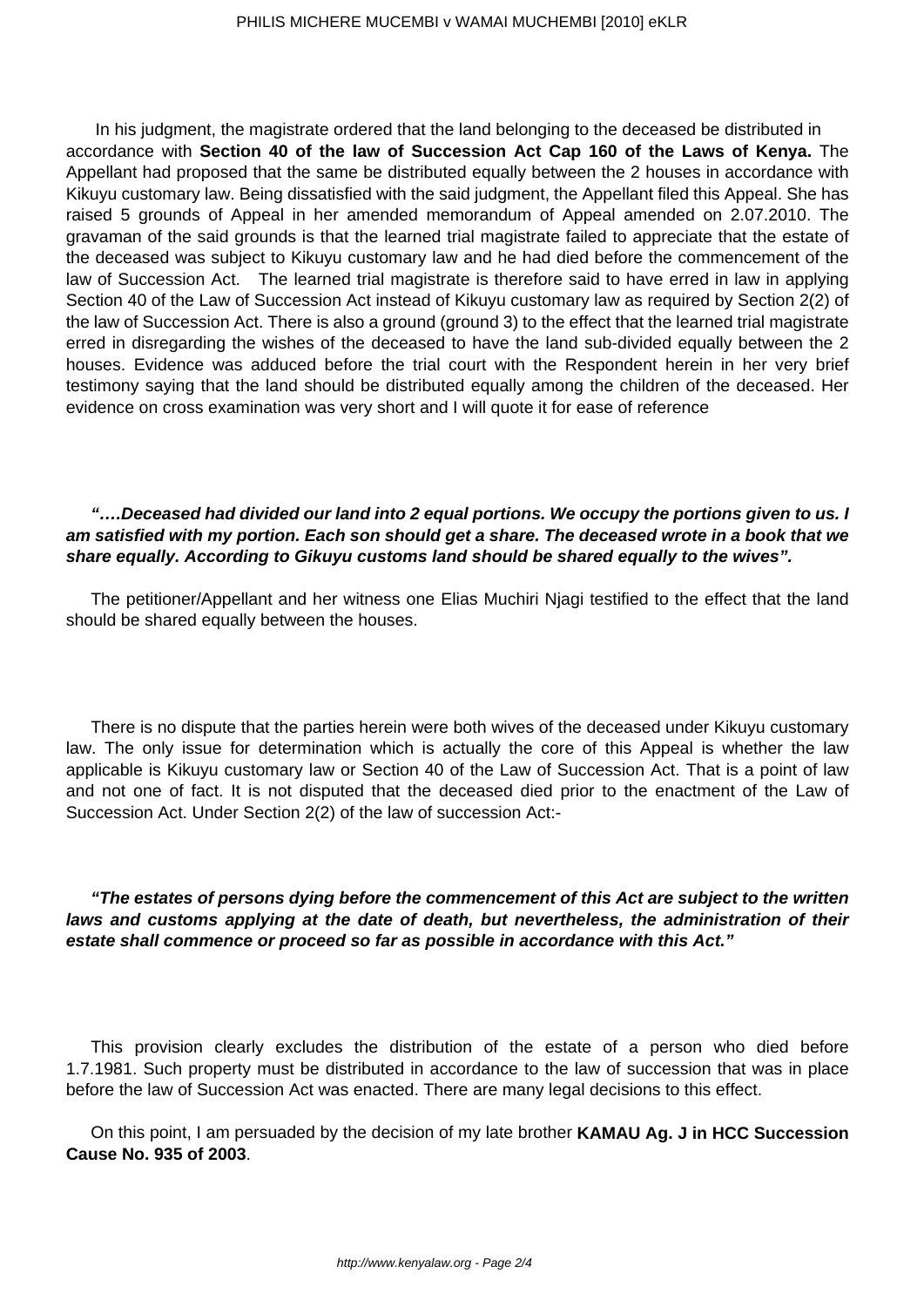**(In the matter of the Estate of the estate of Mwaura Mutungi alias Mwaura Gichigo Mbura (deceased**) where he said that where the deceased died prior to the commencement of the law of succession Act the distribution of his estate is strictly governed by the applicable customary law; however the provisions of the law of succession act as provided under Section 2(2) of Cap 160 govern the administration of the said estate. **Judge Rawal** was of the same view in **Nairobi High Court Civil Suit No. 2487/1996**.

In my considered view, the administration of an estate as envisaged under Section 2(2) does not include distribution of the estate. It only entails the management of the same. If the converse was correct, then the provision would not have differentiated between persons dying before the commencement of the Succession act and those dying later. It would simply have stated that the law of succession Act was to apply to all estates of deceased persons which had not been distributed as at the date of the law of succession Act was operationalized. Subjecting the estate of those who died prior to 1.07.1981 to customary law was not a superfluous provision. It was meant to apply in the distribution of the estate but the management of the estate was to comply with the new law.

It is my finding therefore that in applying section 40 of the law of Succession Act to the estate of the deceased herein, the learned trial magistrate misdirected himself. I also note from the evidence adduced before the trial court, that the deceased had already sub-divided his land to the 2 widows equally before he died and that must have been because that is what his customs mandated him to do. That arrangement was not against the law, nor was it repugnant to justice and morality. It ought to have been respected.

In sum, I find this Appeal meritorious. I allow the same and set aside the judgment of the learned magistrate dated 21.07.07 and all subsequent orders arising therefrom and replace the same with orders that the land in question be shared equally between the 2 houses of the deceased. The certificate of confirmation issued by the subordinate court is hereby cancelled. Another certificate to issue in conformity to the orders given in this judgment.

Each party will bear its own costs. It is so ordered.

**W. KARANJA**

**JUDGE**